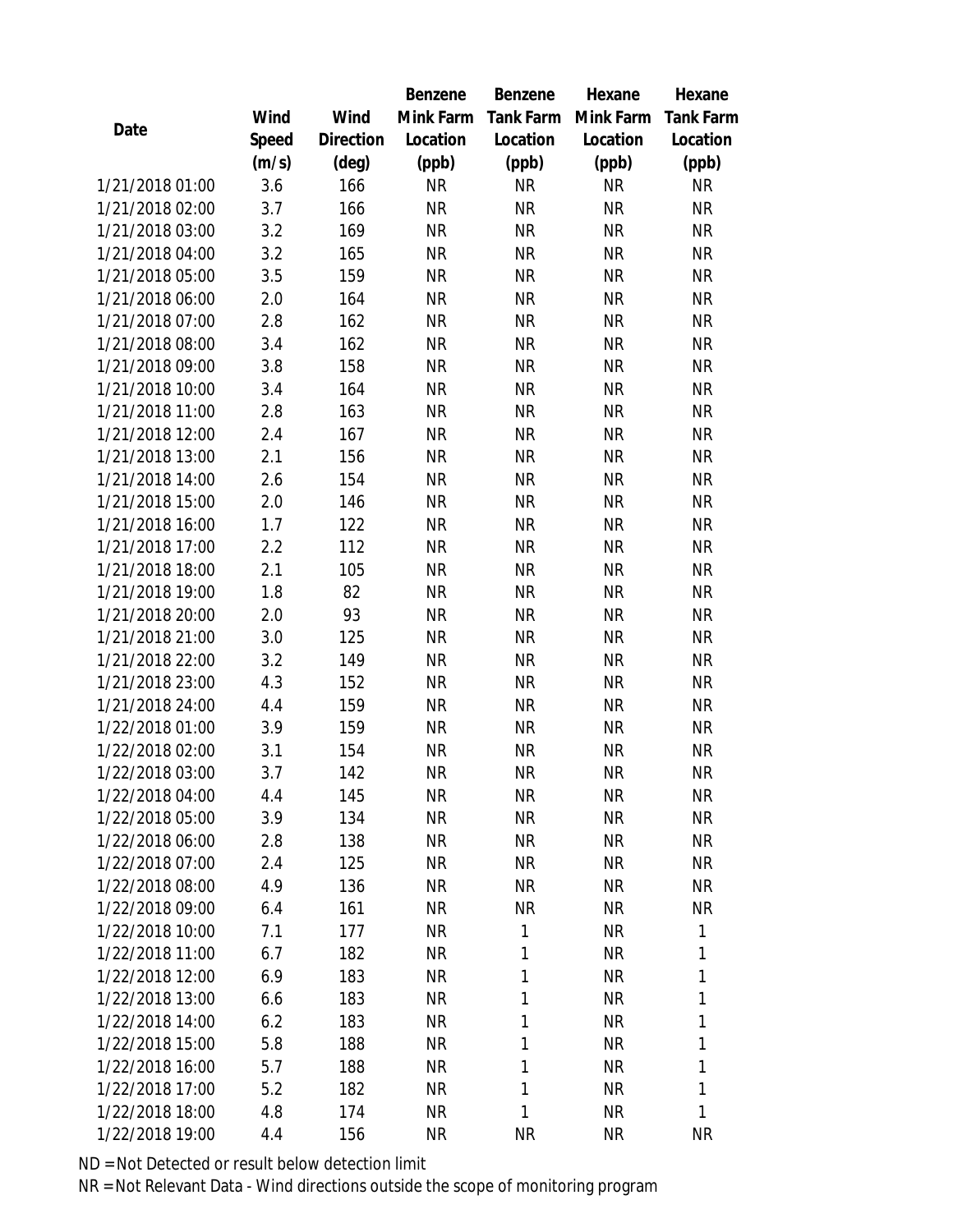|                 |       |                | Benzene   | <b>Benzene</b> | Hexane       | Hexane           |
|-----------------|-------|----------------|-----------|----------------|--------------|------------------|
|                 | Wind  | Wind           | Mink Farm | Tank Farm      | Mink Farm    | <b>Tank Farm</b> |
| Date            | Speed | Direction      | Location  | Location       | Location     | Location         |
|                 | (m/s) | $(\text{deg})$ | (ppb)     | (ppb)          | (ppb)        | (ppb)            |
| 1/22/2018 20:00 | 6.6   | 226            | <b>NR</b> | <b>NR</b>      | <b>NR</b>    | <b>NR</b>        |
| 1/22/2018 21:00 | 5.8   | 267            | 1         | 1              | 1            | $\overline{2}$   |
| 1/22/2018 22:00 | 4.1   | 262            | 1         | 1              | 1            | $\overline{2}$   |
| 1/22/2018 23:00 | 5.0   | 246            | 1         | 1              | 1            | $\mathbf{1}$     |
| 1/22/2018 24:00 | 4.6   | 214            | <b>NR</b> | 1              | <b>NR</b>    | $\mathbf{1}$     |
| 1/23/2018 01:00 | 4.4   | 214            | <b>NR</b> | 1              | <b>NR</b>    | $\mathbf{1}$     |
| 1/23/2018 02:00 | 2.7   | 233            | 1         | 1              | 1            | 1                |
| 1/23/2018 03:00 | 3.0   | 242            | 1         | $\overline{2}$ | 1            | $\overline{2}$   |
| 1/23/2018 04:00 | 5.1   | 252            | 1         | 1              | 1            | $\mathbf{1}$     |
| 1/23/2018 05:00 | 4.6   | 252            | 1         | 1              | 1            | $\overline{2}$   |
| 1/23/2018 06:00 | 4.2   | 258            | 1         | 1              | 1            | $\mathbf{1}$     |
| 1/23/2018 07:00 | 4.0   | 327            | 1         | <b>NR</b>      | 1            | <b>NR</b>        |
| 1/23/2018 08:00 | 4.4   | 321            | 1         | <b>NR</b>      | 1            | <b>NR</b>        |
| 1/23/2018 09:00 | 4.3   | 322            | 1         | <b>NR</b>      | 1            | <b>NR</b>        |
| 1/23/2018 10:00 | 4.6   | 319            | 1         | <b>NR</b>      | 1            | <b>NR</b>        |
| 1/23/2018 11:00 | 5.5   | 318            | 1         | <b>NR</b>      | 1            | <b>NR</b>        |
| 1/23/2018 12:00 | 6.3   | 324            | 1         | <b>NR</b>      | 1            | <b>NR</b>        |
| 1/23/2018 13:00 | 5.4   | 325            | NoData    | <b>NR</b>      | NoData       | <b>NR</b>        |
| 1/23/2018 14:00 | 5.4   | 325            | 1         | <b>NR</b>      | 1            | <b>NR</b>        |
| 1/23/2018 15:00 | 5.1   | 321            | 1         | <b>NR</b>      | 1            | <b>NR</b>        |
| 1/23/2018 16:00 | 4.2   | 320            | 1         | <b>NR</b>      | 1            | <b>NR</b>        |
| 1/23/2018 17:00 | 4.4   | 327            | 1         | <b>NR</b>      | 1            | <b>NR</b>        |
| 1/23/2018 18:00 | 3.9   | 327            | 1         | <b>NR</b>      | 1            | <b>NR</b>        |
| 1/23/2018 19:00 | 4.1   | 340            | 1         | <b>NR</b>      | 1            | <b>NR</b>        |
| 1/23/2018 20:00 | 3.8   | 342            | 1         | <b>NR</b>      | 1            | <b>NR</b>        |
| 1/23/2018 21:00 | 3.2   | 344            | 1         | <b>NR</b>      | 1            | <b>NR</b>        |
| 1/23/2018 22:00 | 2.7   | 332            | 1         | <b>NR</b>      | 1            | <b>NR</b>        |
| 1/23/2018 23:00 | 2.4   | 343            | 1         | <b>NR</b>      | 1            | NR               |
| 1/23/2018 24:00 | 2.4   | 341            | 1         | <b>NR</b>      | 1            | <b>NR</b>        |
| 1/24/2018 01:00 | 2.3   | 343            | 1         | <b>NR</b>      | 1            | <b>NR</b>        |
| 1/24/2018 02:00 | 1.9   | 1              | 1         | <b>NR</b>      | 1            | <b>NR</b>        |
| 1/24/2018 03:00 | 1.7   | 343            | 1         | <b>NR</b>      | 1            | <b>NR</b>        |
| 1/24/2018 04:00 | 1.7   | 6              | 1         | <b>NR</b>      | 1            | <b>NR</b>        |
| 1/24/2018 05:00 | 1.6   | 16             | 1         | <b>NR</b>      | 1            | <b>NR</b>        |
| 1/24/2018 06:00 | 2.7   | 274            | 1         | $\mathbf{1}$   | 1            | $\mathbf{1}$     |
| 1/24/2018 07:00 | 1.9   | 286            | <b>NR</b> | <b>NR</b>      | <b>NR</b>    | <b>NR</b>        |
| 1/24/2018 08:00 | 1.6   | 350            | <b>NR</b> | <b>NR</b>      | <b>NR</b>    | <b>NR</b>        |
| 1/24/2018 09:00 | 1.3   | 42             | NR        | NR             | <b>NR</b>    | <b>NR</b>        |
| 1/24/2018 10:00 | 1.8   | 34             | 1         | <b>NR</b>      | $\mathbf{1}$ | <b>NR</b>        |
| 1/24/2018 11:00 | 1.3   | 35             | 1         | <b>NR</b>      | 1            | NR               |
| 1/24/2018 12:00 | 0.9   | 358            | <b>NR</b> | <b>NR</b>      | <b>NR</b>    | <b>NR</b>        |
| 1/24/2018 13:00 | 2.8   | 316            | 1         | <b>NR</b>      | 1            | NR               |
| 1/24/2018 14:00 | 3.0   | 299            | 1         | <b>NR</b>      | 1            | <b>NR</b>        |

ND = Not Detected or result below detection limit

NR = Not Relevant Data - Wind directions outside the scope of monitoring program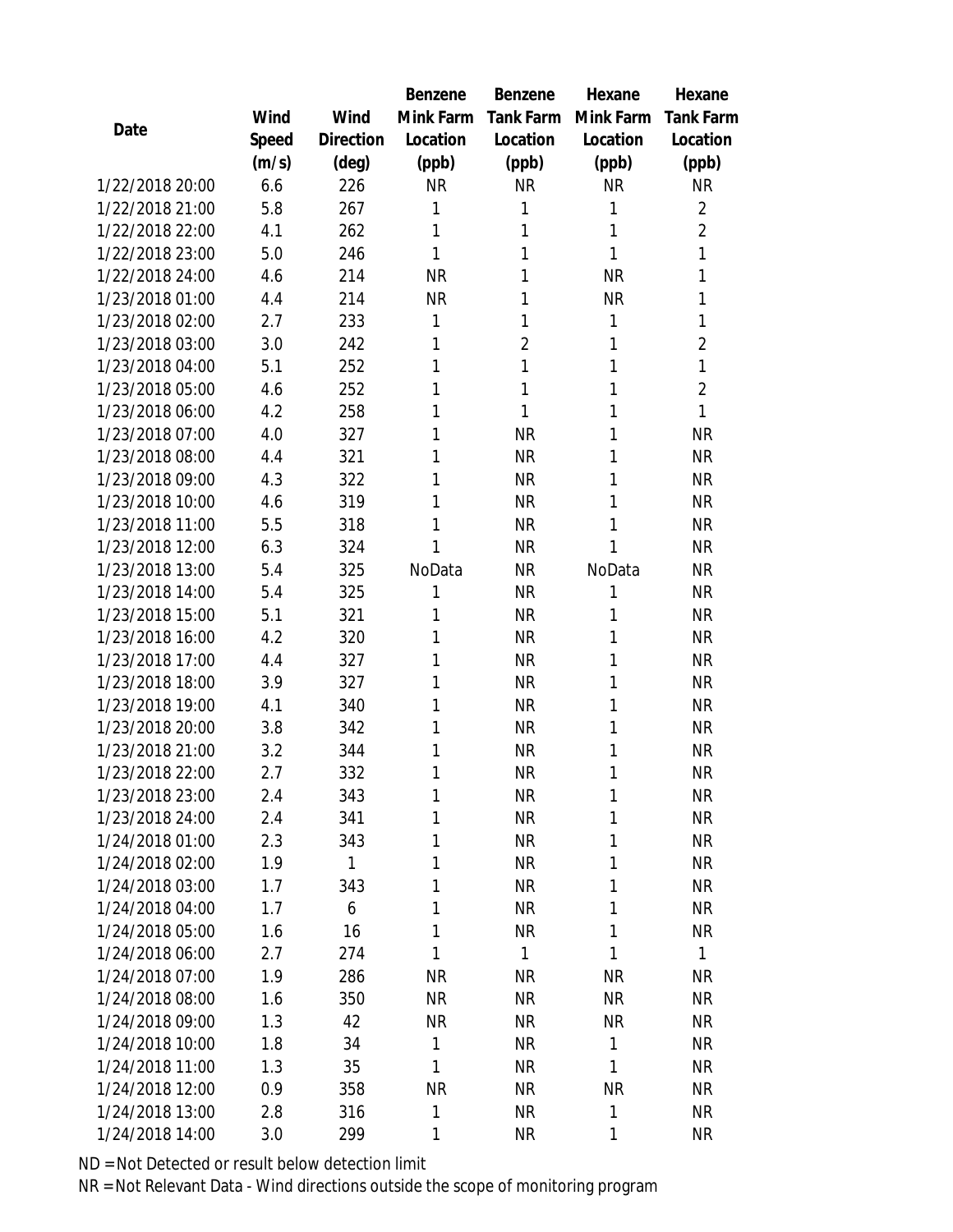|                 |       |           | Benzene   | Benzene        | Hexane    | Hexane           |
|-----------------|-------|-----------|-----------|----------------|-----------|------------------|
|                 | Wind  | Wind      | Mink Farm | Tank Farm      | Mink Farm | <b>Tank Farm</b> |
| Date            | Speed | Direction | Location  | Location       | Location  | Location         |
|                 | (m/s) | (deg)     | (ppb)     | (ppb)          | (ppb)     | (ppb)            |
| 1/24/2018 15:00 | 2.9   | 281       | 1         | <b>NR</b>      | 1         | <b>NR</b>        |
| 1/24/2018 16:00 | 2.8   | 271       | 1         | $\mathbf{1}$   | 1         | 1                |
| 1/24/2018 17:00 | 2.9   | 272       | 1         | $\mathbf{1}$   | 1         | $\mathbf{1}$     |
| 1/24/2018 18:00 | 3.4   | 265       | 1         | $\overline{2}$ | 1         | $\mathbf{1}$     |
| 1/24/2018 19:00 | 2.9   | 265       | 1         | $\overline{2}$ | 1         | $\overline{2}$   |
| 1/24/2018 20:00 | 2.9   | 269       | 1         | $\overline{2}$ | 1         | $\mathbf{1}$     |
| 1/24/2018 21:00 | 2.8   | 268       | 1         | $\mathbf{1}$   | 1         | $\mathbf{1}$     |
| 1/24/2018 22:00 | 2.2   | 245       | 1         | $\mathbf{1}$   | 1         | $\mathbf{1}$     |
| 1/24/2018 23:00 | 1.8   | 162       | <b>NR</b> | <b>NR</b>      | <b>NR</b> | <b>NR</b>        |
| 1/24/2018 24:00 | 2.6   | 165       | <b>NR</b> | <b>NR</b>      | <b>NR</b> | <b>NR</b>        |
| 1/25/2018 01:00 | 3.2   | 174       | <b>NR</b> | $\mathbf{1}$   | <b>NR</b> | $\mathbf{1}$     |
| 1/25/2018 02:00 | 3.4   | 174       | <b>NR</b> | 1              | <b>NR</b> | $\mathbf{1}$     |
| 1/25/2018 03:00 | 3.8   | 174       | <b>NR</b> | $\mathbf{1}$   | <b>NR</b> | $\mathbf{1}$     |
| 1/25/2018 04:00 | 3.8   | 174       | <b>NR</b> | $\mathbf{1}$   | <b>NR</b> | $\mathbf{1}$     |
| 1/25/2018 05:00 | 4.3   | 171       | <b>NR</b> | $\mathbf{1}$   | <b>NR</b> | $\mathbf{1}$     |
| 1/25/2018 06:00 | 4.2   | 163       | <b>NR</b> | <b>NR</b>      | <b>NR</b> | <b>NR</b>        |
| 1/25/2018 07:00 | 4.4   | 163       | <b>NR</b> | <b>NR</b>      | <b>NR</b> | <b>NR</b>        |
| 1/25/2018 08:00 | 4.2   | 163       | <b>NR</b> | <b>NR</b>      | <b>NR</b> | <b>NR</b>        |
| 1/25/2018 09:00 | 4.6   | 162       | <b>NR</b> | <b>NR</b>      | <b>NR</b> | <b>NR</b>        |
| 1/25/2018 10:00 | 4.7   | 158       | <b>NR</b> | <b>NR</b>      | <b>NR</b> | <b>NR</b>        |
| 1/25/2018 11:00 | 5.2   | 160       | <b>NR</b> | <b>NR</b>      | <b>NR</b> | <b>NR</b>        |
| 1/25/2018 12:00 | 5.5   | 160       | <b>NR</b> | <b>NR</b>      | <b>NR</b> | <b>NR</b>        |
| 1/25/2018 13:00 | 5.8   | 156       | <b>NR</b> | <b>NR</b>      | <b>NR</b> | <b>NR</b>        |
| 1/25/2018 14:00 | 5.1   | 165       | <b>NR</b> | <b>NR</b>      | <b>NR</b> | <b>NR</b>        |
| 1/25/2018 15:00 | 5.6   | 177       | <b>NR</b> | $\mathbf{1}$   | <b>NR</b> | $\mathbf{1}$     |
| 1/25/2018 16:00 | 5.2   | 181       | <b>NR</b> | $\mathbf{1}$   | <b>NR</b> | 1                |
| 1/25/2018 17:00 | 4.0   | 175       | <b>NR</b> | 1              | <b>NR</b> | 1                |
| 1/25/2018 18:00 | 3.5   | 164       | <b>NR</b> | ΝR             | NR        | NR               |
| 1/25/2018 19:00 | 3.5   | 153       | <b>NR</b> | <b>NR</b>      | <b>NR</b> | <b>NR</b>        |
| 1/25/2018 20:00 | 3.5   | 150       | <b>NR</b> | <b>NR</b>      | <b>NR</b> | <b>NR</b>        |
| 1/25/2018 21:00 | 4.2   | 154       | <b>NR</b> | <b>NR</b>      | <b>NR</b> | <b>NR</b>        |
| 1/25/2018 22:00 | 4.3   | 160       | <b>NR</b> | <b>NR</b>      | <b>NR</b> | NR               |
| 1/25/2018 23:00 | 3.3   | 152       | <b>NR</b> | NR             | NR        | NR               |
| 1/25/2018 24:00 | 3.8   | 156       | <b>NR</b> | <b>NR</b>      | <b>NR</b> | <b>NR</b>        |
| 1/26/2018 01:00 | 5.1   | 168       | NR.       | ΝR             | NR        | NR               |
| 1/26/2018 02:00 | 4.8   | 177       | <b>NR</b> | 1              | <b>NR</b> | 1                |
| 1/26/2018 03:00 | 4.9   | 185       | <b>NR</b> | 1              | <b>NR</b> | 1                |
| 1/26/2018 04:00 | 4.8   | 185       | <b>NR</b> | $\mathbf{1}$   | <b>NR</b> | 1                |
| 1/26/2018 05:00 | 4.8   | 186       | <b>NR</b> | $\mathbf{1}$   | <b>NR</b> | 1                |
| 1/26/2018 06:00 | 4.5   | 178       | <b>NR</b> | $\mathbf{1}$   | <b>NR</b> | 1                |
| 1/26/2018 07:00 | 4.2   | 178       | <b>NR</b> | $\mathbf{1}$   | <b>NR</b> | 1                |
| 1/26/2018 08:00 | 5.1   | 180       | NR        | 1              | NR        | 1                |
| 1/26/2018 09:00 | 5.4   | 182       | NR        | 1              | NR        | 1                |

ND = Not Detected or result below detection limit

NR = Not Relevant Data - Wind directions outside the scope of monitoring program